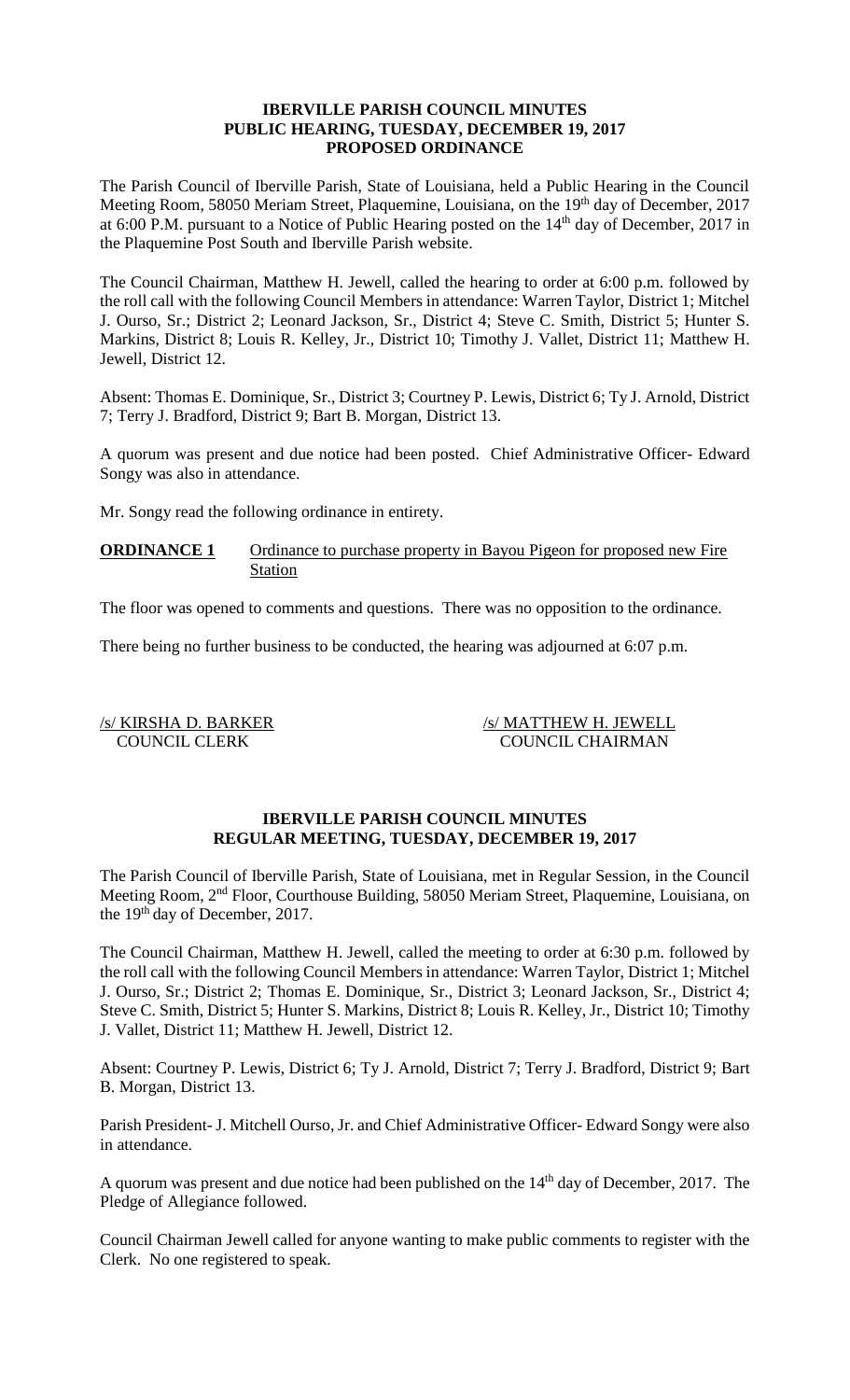# APPROVAL OF MINUTES

Upon a motion by Councilman Taylor, and seconded by Councilman Smith, it was moved to wave the reading of the minutes of November 21, 2017 and approve as written. The motion having been duly submitted to a vote was duly adopted by the following yea and nay votes on roll call:

YEAS: Taylor, Ourso, Dominique, Jackson, Smith, Arnold, Markins, Kelley, Vallet. NAYS: None. ABSTAIN: None. ABSENT: Lewis, Bradford, Morgan.

The motion was declared adopted by the Chairman.

#### PRESIDENT'S REPORT

President Ourso reported on the following:

- The substantial completion was signed today for the HVAC project in the Courthouse.
- The external renovations are for the parapet emergency issues and will not be finished until the first quarter of 2018. The contractor is working quickly to meet the deadline date. The expenditures between the courthouse and the Parish jail renovations, totals almost \$8 million. The courthouse needs a new roof over the taller portion which is an estimated \$400,000.
- The Parish just completed \$3 million in road work projects. The road work projects throughout the Parish was around \$3- 3.5 million. In 2018, the President Ourso will ride through the entire Parish to check the cracks in the roads.
- President Ourso stated Mr. Robin Free is doing a great job along with the Permits Department in handling the blighted properties throughout the Parish. President Ourso asks the Council to let them know if there are any blighted properties in their districts.
- We do not get the December sales tax collection until January 2018. The sales tax collections for 2017 was good, but it will be about \$5 million less. In 2018 the Parish will have to slow down on ongoing projects due to what was spent on the renovations in 2017.

Councilman Vallet asked for an update on the rifle range. President Ourso stated the rain has set it back and hopes to have it built within the first quarter of the new year. President Ourso is working with Entergy to provide electrical power for \$57,000. They will have to boor the property for water lines. There will also be an area for archery. The rifle range will also have a Range Master.

### CHAMBER OF COMMERCE REPORT

Mr. Hank Grace was not present.

### PRESENTATIONS AND APPEARANCES

- A) Spirit of Togetherness
	- Ms. Vanessa Armstead came before the Council to show their appreciation to the Parish President. Two days prior to the Gospel Fest, without President Ourso it would not have been the success it was. On behalf of the Spirit of Togetherness, a plaque was presented to President Ourso.

### FINANCIAL REPORT

Mr. Randall Dunn stated the courthouse renovations during 2017 had to be done and the Parish was lucky enough to have the funds to complete the projects.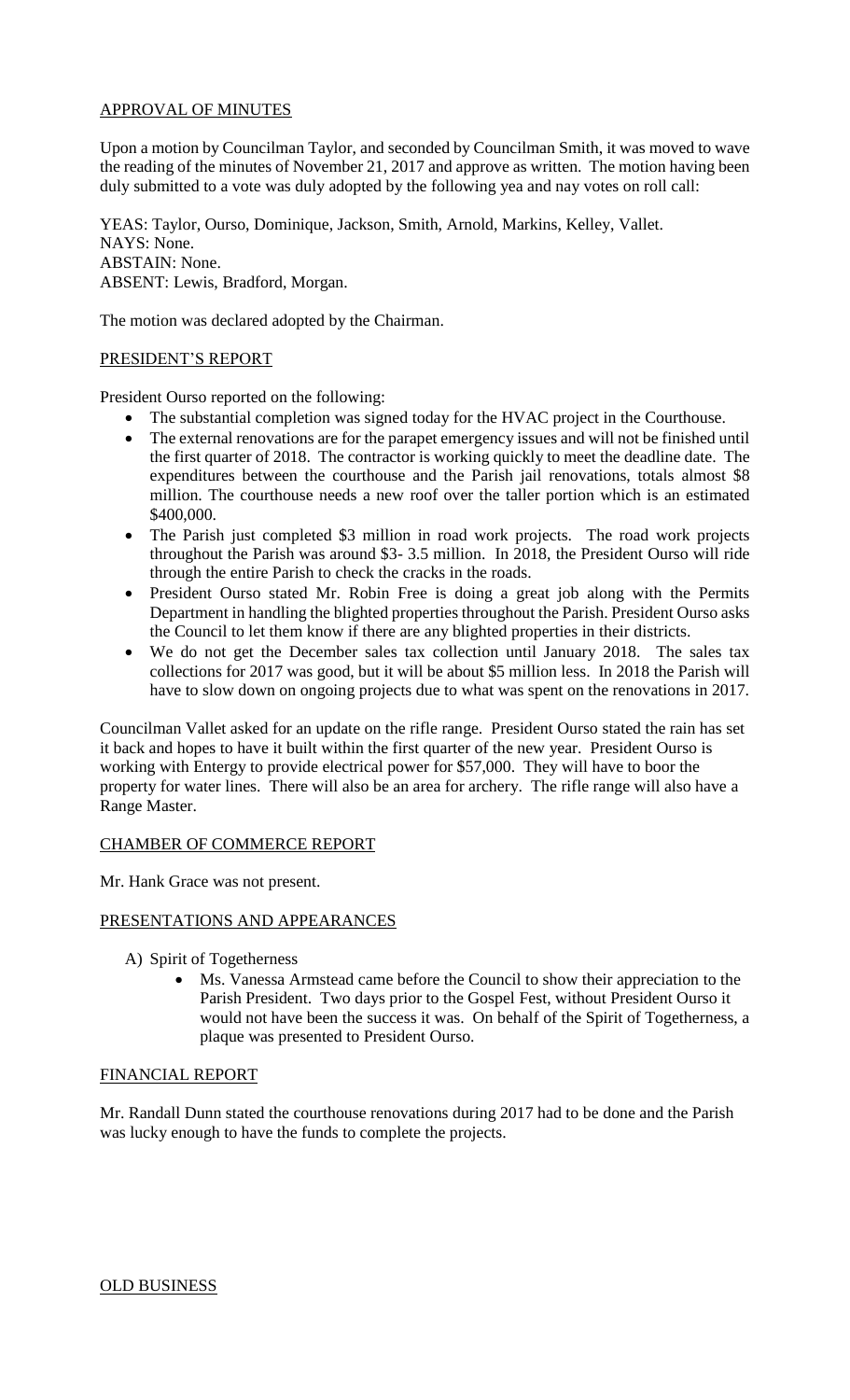#### **ORDINANCE IPC #020-17**

#### **ORDINANCE TO PURCHASE PROPERTY IN BAYOU PIGEON FOR PROPOSED NEW BAYOU SORREL AND BAYOU PIGEON VOLUNTEER FIRE DEPARTMENT**

**WHEREAS**, Section 2-11(12) of the Iberville Parish Home Rule Charter provides that an ordinance is required to acquire any real property to be owned by the Parish Government.

**WHEREAS**, there is a need for a modern, centralized volunteer fire department in the Bayou Pigeon and Bayou Sorrell area of Iberville Parish;

**WHEREAS**, the Jules A. Hebert Rental Corporation has agreed to convey and transfer a parcel of immovable property to the Iberville Parish Council described as a 1.327 acre tract of land designated as lots 66, 67 & 97 on the unrecorded lease lot partition for the J. A. Hebert Sr., Estate, located in Section 6, Township 11 South, Range 12 East, South Eastern District East of Grand River in Iberville Parish, Louisiana for the location of a new volunteer fire department to serve the inhabitants of Bayou Pigeon and Bayou Sorrell. The consideration for this conveyance by the Jules A. Hebert Rental Corporation to the Iberville Parish Council pursuant to the most recent appraisal shall be the sum of Thirty-Three Thousand Dollars and 00/100 Cents (\$33,000.00) and other good and valuable consideration. The parcel of land is identified on the survey map attached hereto as Exhibit "A" dated August 28, 2017, signed by Thomas C. David, Jr., Registered Professional Land Surveyor and entitled "Property Boundary Survey to Indicate a 1.327 Acre (57,801 Sq. Ft) Tract Being All of Lots 66, 67 & 97 Of the Unrecorded Lease Lot Partition of the J. A. Hebert Sr., Estate, Located in Section 6, Township 11 South, Range 12 East, South Eastern District East of Grand River, Iberville Parish Louisiana."

**WHEREAS**, the property acquired from the Jules A. Hebert Rental Corporation shall be utilized for the location of a newly constructed Bayou Sorrel and Bayou Pigeon volunteer fire department, which will provide fire protection and emergency medical services for the inhabitants of Bayou Pigeon, Bayou Sorrell, and the surrounding areas of Iberville Parish.

**WHEREAS**, a new centralized, modern facility will better meet the needs of the inhabitants of Bayou Pigeon and Bayou Sorrell by providing fire protection and emergency medical services.

**NOW THEREFORE, BE IT ORDAINED THAT** Iberville Parish President, J. Mitchell Ourso, Jr., be and is hereby authorized to sign any and all documentation relative to the transfer of the parcel of land by Jules A. Hebert Rental Corporation to the Iberville Parish Council for the sum of \$33,000.00 and other good and valuable consideration, which is more particularly identified as a 1.327 acre tract of land designated as lots 66, 67 & 97 on the survey map attached hereto as Exhibit "A".

**BE IT FURTHER ORDAINED** that all ordinances or resolutions or parts thereof in conflict herewith are hereby repealed.

**BE IT FURTHER ORDAINED** should any part of this ordinance be declared null, void, invalid, illegal or unconstitutional, the remainder of the said ordinance shall remain in full force and effect.

This ordinance shall become effective on this the 19<sup>th</sup> day of December, 2017.

The foregoing ordinance which was previously introduced at the meeting of the Iberville Parish Council on November 21, 2017 and a summary thereof having been published in the official journal on November 16, 2017, the public hearing on this ordinance held on the  $19<sup>th</sup>$  day of December, 2017, at 6:00 p.m., in the Council Meeting Room, 58050 Meriam Street, Plaquemine, Louisiana, was brought up for final passage with a motion by Councilman Ourso, and seconded by Councilman Arnold, having been duly submitted to a vote, the ordinance was duly adopted by the following yea and nay vote on roll call:

YEAS: Taylor, Ourso, Dominique, Jackson, Smith, Arnold, Markins, Bradford, Vallet. NAYS: None.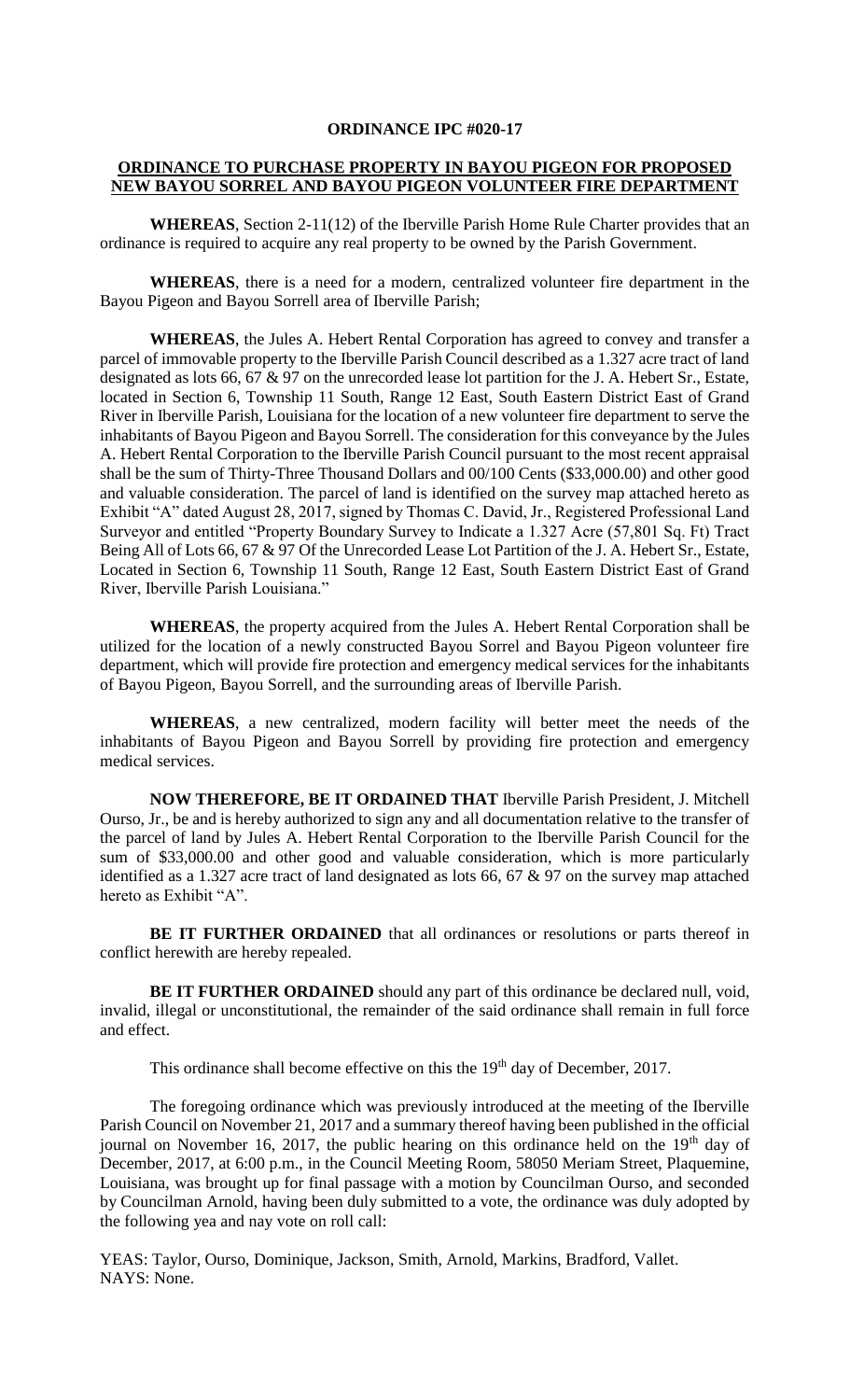ABSTAIN: None. ABSENT: Kelley, Lewis, Morgan.

The ordinance was declared adopted by the Chairman on the 19<sup>th</sup> day of December, 2017.

### NEW BUSINESS

A) Introduction of Ordinance

The following ordinance was introduced by Mr. Songy:

1) Ordinance to grant Utility Franchise to Pointe Coupee Electric

Desiree Lemoine, representing Pointe Coupee Electric came before the Council. They serve areas of Iberville but have never had a franchise agreement with the Parish. The franchise agreement allows them to do business within the Parish.

Upon a motion by Councilman Kelley, seconded by Councilman Braford, it was moved that a public hearing be held on Tuesday, January 16, 2017 at 6:00 p.m. on the introduced ordinances. The motion having been duly submitted to a vote, was duly adopted by the following yea and nay votes on roll call:

YEAS: Taylor, Ourso, Dominique, Jackson, Smith, Arnold, Markins, Bradford, Kelley, Vallet. NAYS: None. ABSTAIN: None. ABSENT: Lewis, Morgan.

The motion was declared adopted by the Chairman.

### RESOLUTION COMMITTEE REPORT

The Resolution Committee met on Tuesday, December 19, 2017 at 6:07 p.m., followed by the roll call with the following Resolution Committee Members only in attendance: Smith, Vallet, Kelley, Markins, Jackson.

Absent: Lewis, Arnold, Morgan, Dominique.

The following resolution was read aloud by Mr. Songy:

A) Resolution to consider and take action with respect to adopting a resolution providing for canvassing the returns and declaring the result of the special election held in the Parish of Iberville, State of Louisiana, on Saturday, November 18, 2017, to authorize the renewal of a special tax therein.

Councilman Vallet made a recommendation to forward the resolution to the regular meeting, seconded by Councilman Smith. The recommendation having been duly submitted to a vote was duly adopted by the following yea and nay votes on roll call by Resolution Committee Members only:

YEAS: Smith, Vallet, Kelley, Markins, Jackson. NAYS: None. ABSTAIN: None. ABSENT: Lewis, Arnold, Morgan, Dominique

The recommendation was declared adopted by the Chairman to forward this item to the regular meeting.

### RESOLUTION COMMITTEE REPORT- DURING THE REGULAR MEETING